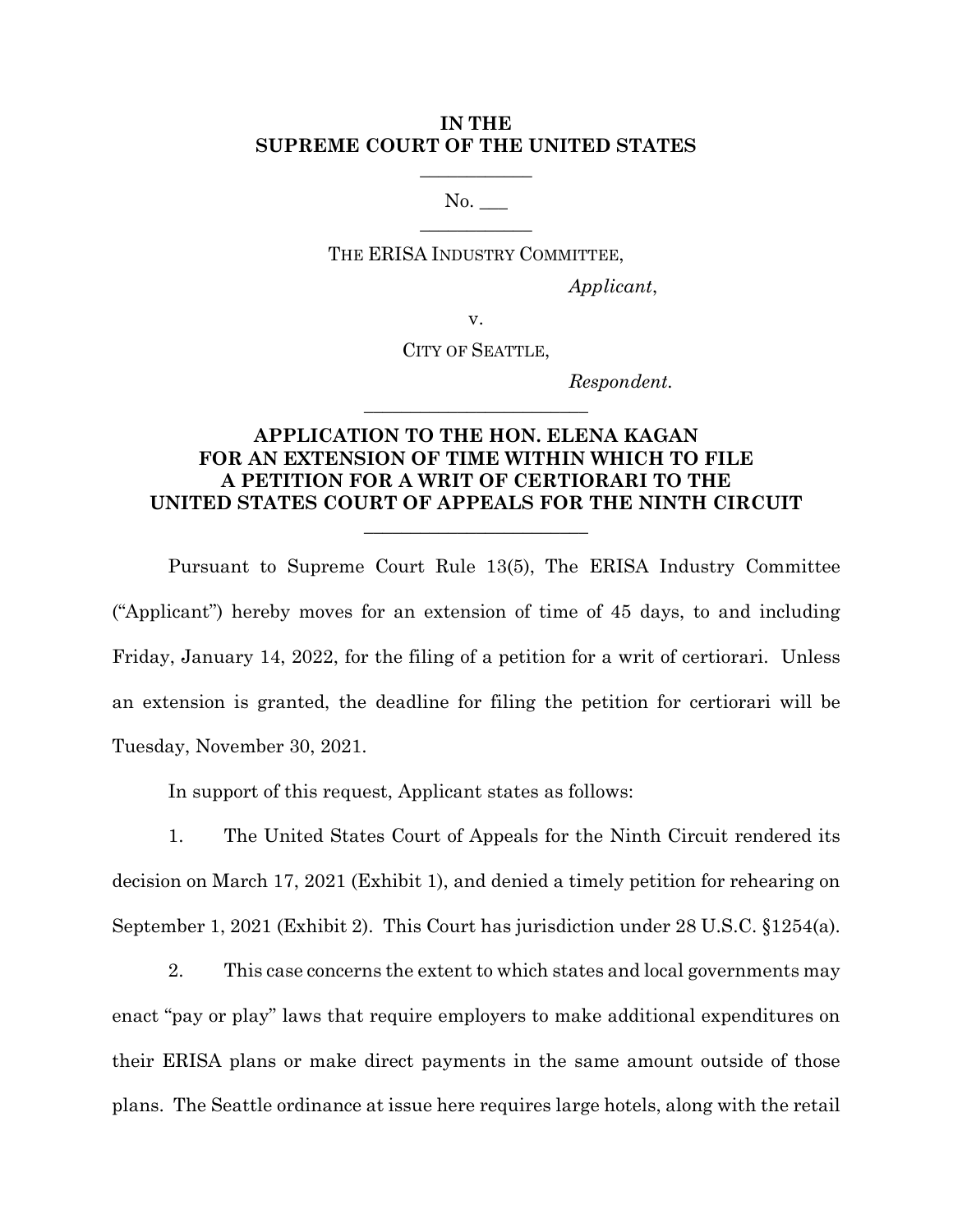shops and restaurants doing business on their premises, to make minimum monthly healthcare payments for each "covered employee." Seattle Municipal Code ("SMC") §14.28.060.A. Employers can satisfy the requirement by making monthly payments to third parties such as insurance carriers, by making average monthly per-capita expenditures for health care through a self-funded insurance plan, or by making direct, monthly payments to employees. SMC 14.28.060.B.1-3. Applicant sought to enjoin the Ordinance, arguing that it is preempted by ERISA, which "supersede[s] any and all State laws insofar as they may now or hereafter relate to any employee benefit plan" covered by the statute. 29 U.S.C. §1144(a). Among other things, Applicant argued that the Ordinance impermissibly relates to ERISA plans because it denies employers the ability to maintain nationwide plan uniformity. The Ninth Circuit disagreed, relying on its prior decision in *Golden Gate Restaurant Ass'n v. San Francisco*, 546 F.3d 639 (9th Cir. 2008), to hold that the Ordinance is not preempted because one of the three options—making direct payments to employees purportedly can be achieved without creating or altering ERISA plans. Exh. 1 at 3.

3. The Ninth Circuit's decisions in this case and in *Golden Gate* directly conflict with the Fourth Circuit's decision in *Retail Indus. Leaders Ass'n v. Fielder*, 475 F.3d 180 (4th Cir. 2007), which held that ERISA preempted a materially identical law because it denied the affected employer "the uniform nationwide administration of its healthcare plans by requiring it to keep an eye on conflicting state and local minimum spending requirements and adjust its healthcare spending accordingly." *Id.* at 197; *see also Merit Constr. All. v. City of Quincy*, 759 F.3d 122 (1st Cir. 2014)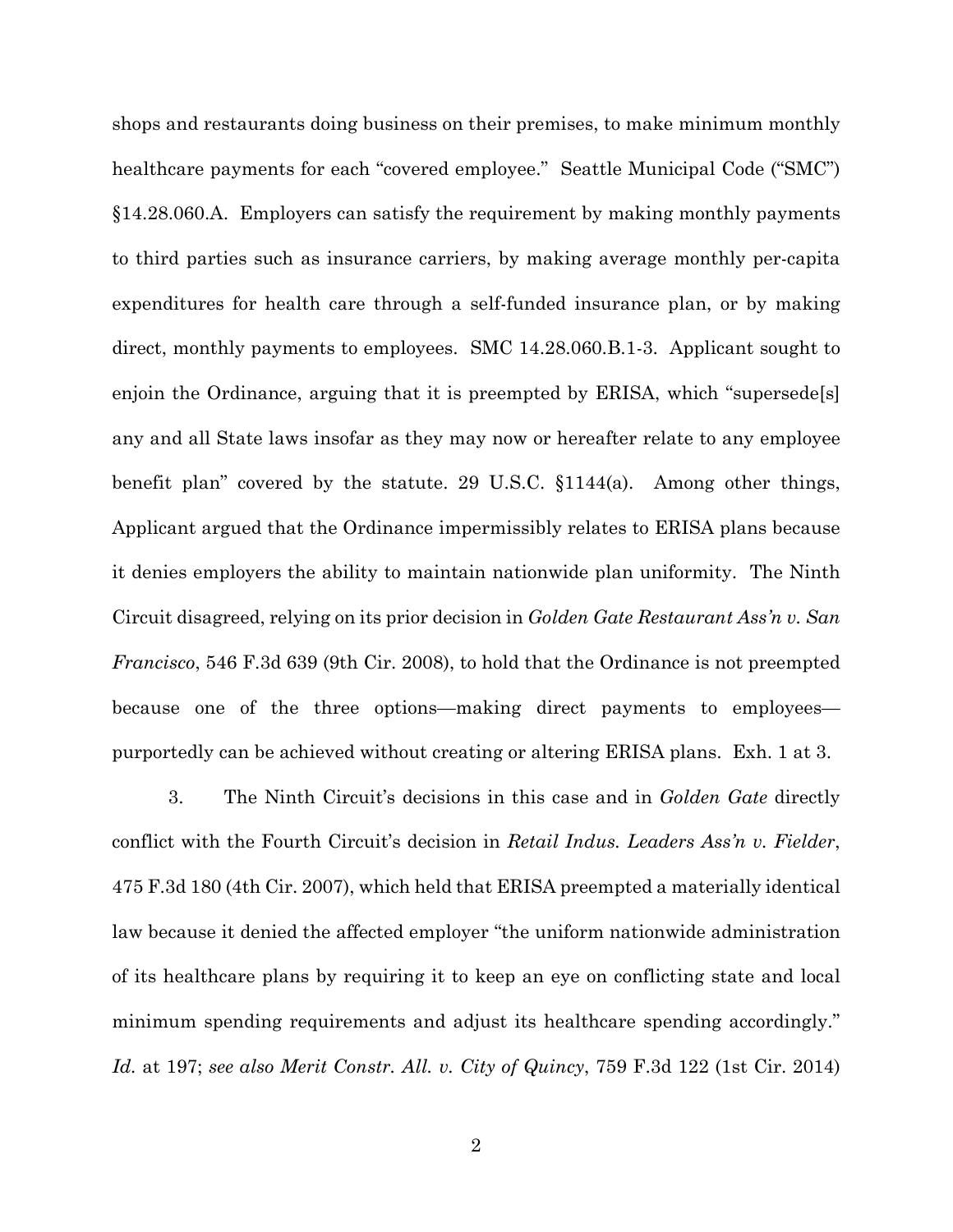(holding that ERISA preempted a municipal ordinance even though it could be satisfied with non-ERISA funds because it "still has the effect of destroying the benefit of uniform administration that is among ERISA's principal goals"). Furthermore, this case "concerns an issue of exceptional national importance, *i.e.*, national uniformity in the area of employer-provided healthcare." *Golden Gate Restaurant Ass'n v. City and County of San Francisco*, 558 F.3d 1000, 1008 (9th Cir. 2009) (M. Smith, Judge, dissenting from denial of rehearing en banc). This Court has recognized that "[a] patchwork scheme of regulation would introduce considerable inefficiencies in benefit program operation, which might lead those employers with existing plans to reduce benefits, and those without such plans to refrain from adopting them." *Fort Halifax Packing Co. v. Coyne*, 482 U.S. 1, 11 (1987). The decision below invites just such a patchwork by providing states and municipalities with a roadmap for how to impose local preferences on employers' benefit plans while avoiding ERISA preemption.

4. Applicant's Counsel of Record, Paul D. Clement, was not involved in the proceedings below and requires additional time to familiarize himself with the record, research the legal issues presented in this case, and prepare a petition that fully addresses the important and far-reaching issues raised by the decision below in a manner that will be most helpful to the Court. Furthermore, between now and the current due date of the petition, Mr. Clement has substantial briefing and oral argument obligations, including an opening brief in *Janvey v. GMAG*, No. 21-10483 (5th Cir.), oral argument in *New York State Rifle & Pistol Association Inc. v. Bruen*,